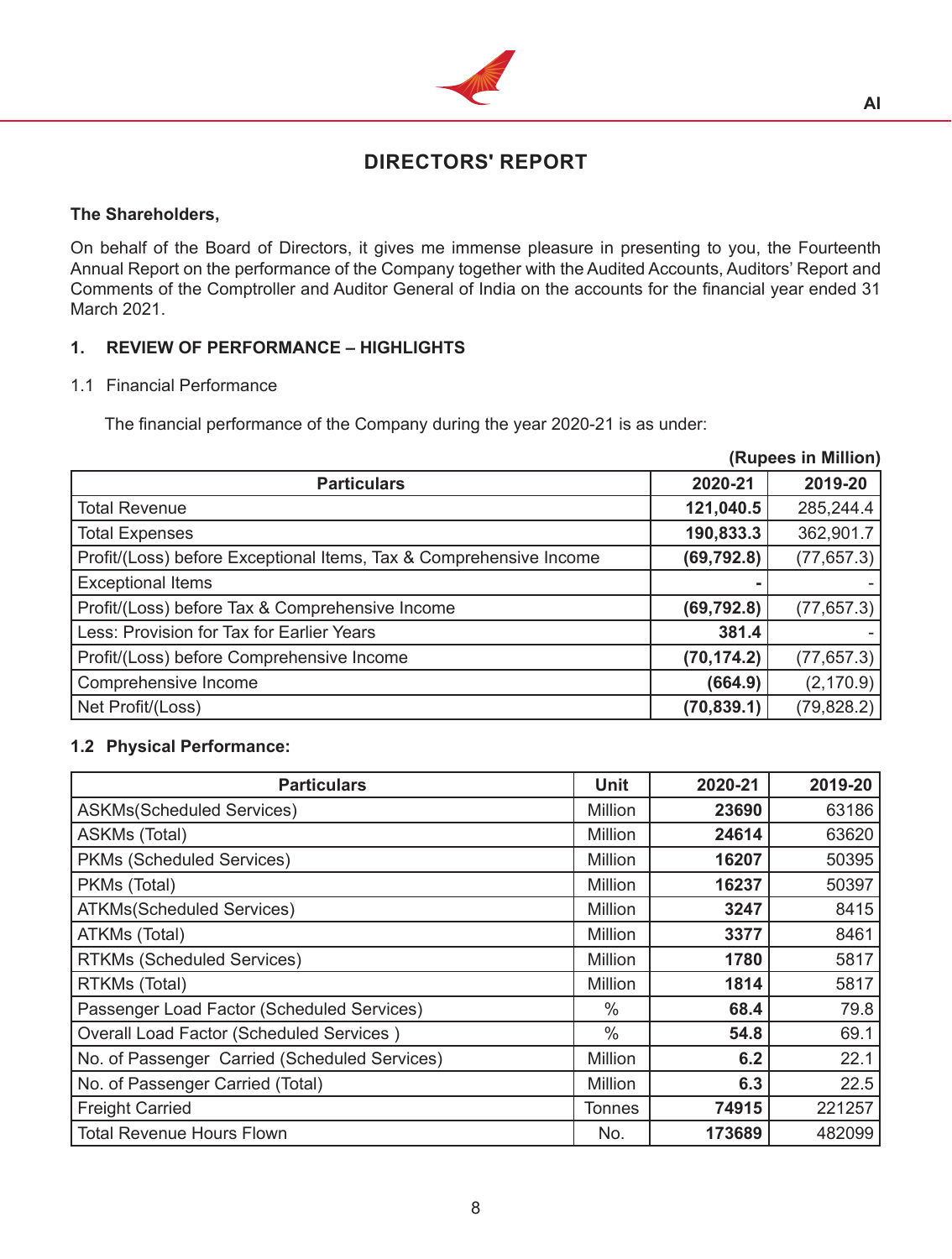

#### **2. OTHER FINANCIAL INFORMATION**

## **2.1 Share Capital**

#### **Authorized Share Capital**

 The Authorised Share Capital of the Company is Rs.35,000,00,00,000/- divided into 3,500,00,00,000 equity shares of Rs.10/- each.

Issued, Subscribed & Paid-up Share Capital

 As on 31 March 2021, the Issued, Subscribed & Paid-up Share Capital of the Company was Rs.32,665,22,00,000/- divided into 3266,52,20,000 fully paid up equity shares of Rs.10 each.

#### **2.2 Debentures**

 The Company has issued Redeemable, Unsecured Non-Convertible Debentures (NCDs) of face value of Rs.1 Million each guaranteed by Government of India. The balance as on 31 March 2021 is Rs. 129,000 Million (129,000 NCDs of face value of Rs.1 Million). Details regarding Maturity Profile and Rate of Interest have been given in Note 13.1 of the Financial Statements.

Debenture Redemption Reserve, as required under Section 71 (4) of the Companies Act, 2013, has not been created in view of the absence of any profits earned by the Company.

 Debentures of the Company are listed on Bombay Stock Exchange (BSE) and National Stock Exchange (NSE). The address of the Transfer Agent of the Company is M/s Link Intime India Pvt. Ltd., C-101, 247 Park, LBS Marg, Vikhroli (West), Mumbai 400 083.

#### **2.3 Aircraft Project Loans**

 As on 31 March 2021, the position of loans for Aircraft financing, was as under:

#### **(Rupees in Million)**

| Total Loan due as on 1 April 2020                                | 62042.60   |
|------------------------------------------------------------------|------------|
| Add: Amount drawn during 2020-21                                 | 42867.49   |
| Less: Amount repaid during 2020-21                               | (42314.42) |
| Add: Exchange adjustments due to revision in rates of Currencies | (1703.72)  |
| Balance as on 31 March 2021                                      | 60891.94   |

#### **2.4 Annual Plan Outlay 2020-21**

#### **(Rupees in Million)**

|                                                | <b>Approved</b> | <b>Actual</b> |
|------------------------------------------------|-----------------|---------------|
| <b>Aircraft Projects/Schemes</b>               |                 |               |
| Payment to Aircraft/Spare Engine Manufacturers |                 |               |
| <b>Non-Aircraft Projects</b>                   |                 |               |
| <b>Other Capital Expenditure</b>               | 1,450.0         | 695.5         |
| Equity Infusion by Government of India         | 0.1             | 0.1           |
| <b>TOTAL PLAN OUTLAY</b>                       | 1,450.1         | 695.6         |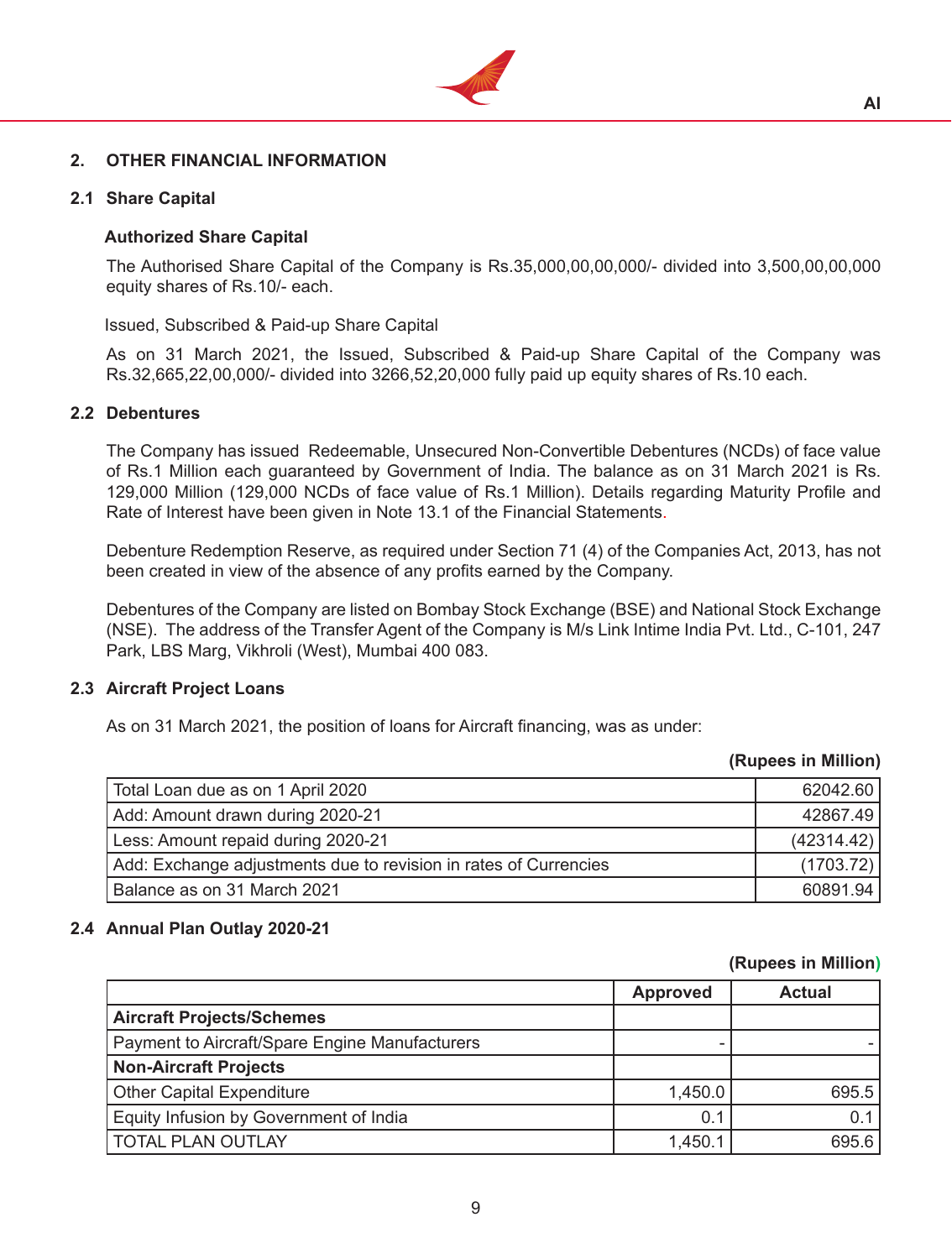

## **2.5 Annual Plan Outlay 2021-22**

 The total budgeted IEBR expenditure of Air India during 2021-22 is approved at Rs. 1,270.0 Million, entirely for Other Capital Expenditure. The Actual Plan outgo during the year, up to the end of September 2021 is Rs. 314.0 Million.

## **2.6 Financial Accounting**

 The financial statements have been prepared in accordance with the Indian Accounting Standards (referred to as "Ind AS") prescribed under Section 133 of the Companies Act, 2013 read with Companies (Indian Accounting Standards) Rules, as amended from time to time and other relevant provisions of the Act.

#### **3. MEETINGS OF THE BOARD OF DIRECTORS**

Eight Meetings of the Board of Directors were held during the year, the details of which are given in the Corporate Governance Report that forms part of this Report. The intervening gap between the Meetings was within the limit prescribed under the Companies Act, 2013.

#### **4. INFORMATION ABOUT SUBSIDIARY AND JOINT VENTURE COMPANIES**

The following are the wholly owned subsidiaries of the Company:

 AI Airport Services Limited AI Engineering Services Limited Air India Express Limited Alliance Air Aviation Limited

 The Company also holds 80.38% Equity Shares of Hotel Corporation of India Limited and remaining 19.62% Shares are held by the President of India.

 Further AISATS Airport Services Pvt. Ltd. is a Joint Venture between Air India Limited and Singapore Airport Terminal Services (SATS) in the ratio of 50:50.

#### **5. INDUSTRIAL RELATIONS**

Relations with the work force continued to be cordial during the year 2020-21.

#### **6. ENCOURAGEMENT/ASSISTANCE TO MICRO & SMALL ENTERPRISES**

The Company continued to support the MSE Units (which includes SC/ST and women owned units) / Social Welfare / Charitable Organizations. As per record, the procurement carried out through MSE Units amounts to Rs.511.49 Million during the year 2020-21.

#### **7. ENVIRONMENT PROTECTION**

Environment Management System:

 Air India is the first airline in India to establish an Environment Management System (EMS). Air India's vision is to be recognized as an energy efficient, competitive and environmentally sustainable international airline. EMS is responsible for maintaining data and information pertaining to fuel consumption, carbon emissions, meeting compliance requirements as per DGCA Environment Circulars and EU-ETS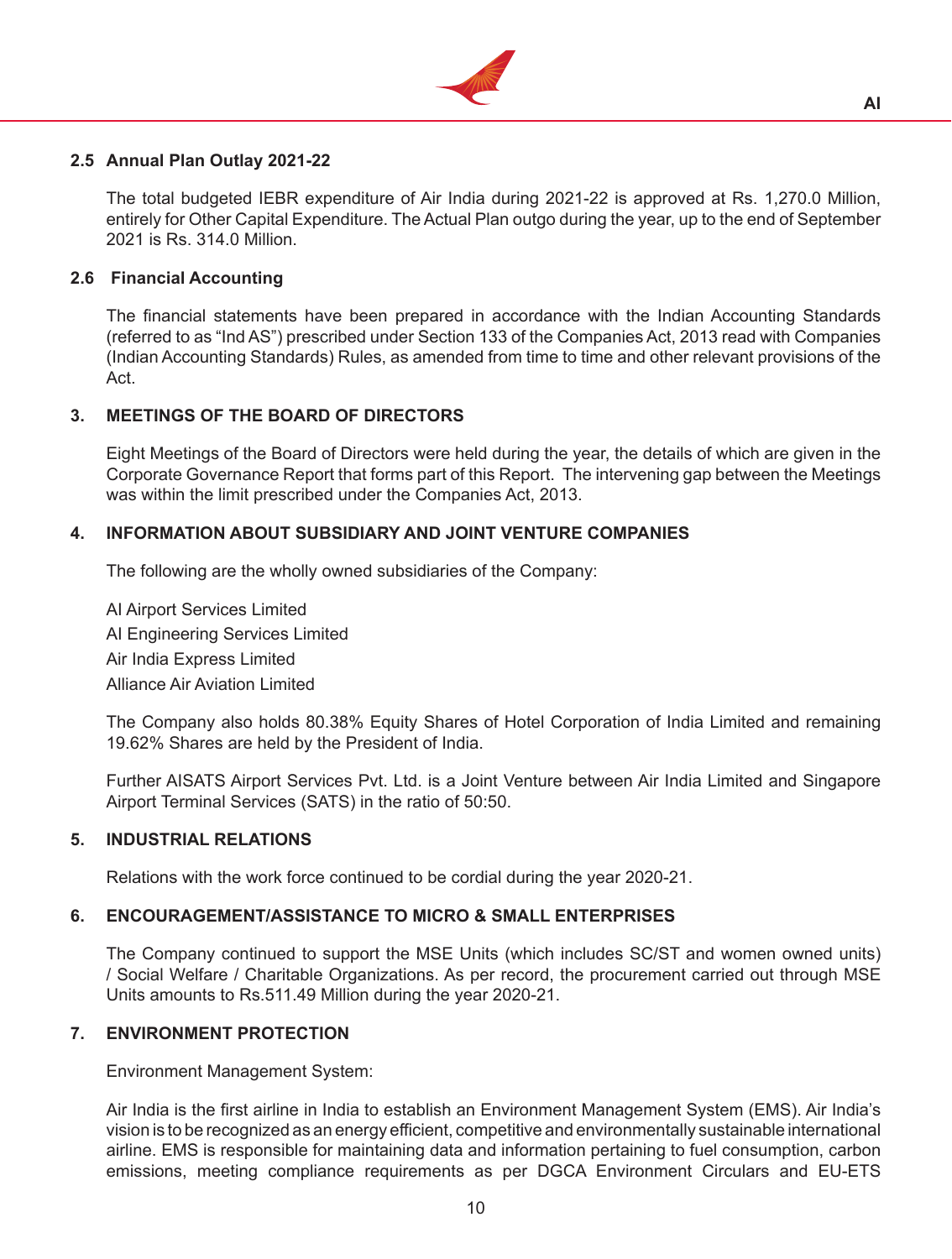

regulations, etc. and developing future action plans to reduce the carbon footprint of the airline and identify and comply with legal and other regulatory obligations. It will also provide a framework for monitoring requirements, internal assessments and management review.

European Union-Emission Trading Scheme (EU-ETS)

 Air India has been submitting its Annual Emissions Reports and surrendering (Offsetting) Carbon Allowances in EU Registry due to emissions from Intra-Europe Flights every year. Air India complies with all EU Emissions Regulations under the EU Emissions Trading Scheme.

## DGCA Environment Report:

 Air India Environment Management Systems submitted Annual Carbon Footprint reports for the year 2020 from ATF emissions to comply with DGCA Environment Circular on Climate Change Initiatives and Local Air Quality Monitoring in Civil Aviation dated 5 August 2015 for all the three AOPs, viz., Air India Ltd, Alliance Air Aviation Ltd and Air India Express Ltd.

## CORSIA

 EMS prepared the Carbon Offsetting & Reduction Scheme for InternationalAviation (CORSIA) Emissions Report based on international flights of Air India and Air India Express for the year 2020. The Verification Audit of CORSIA Emissions Report and Processes for Air India and Air India Express was carried out in February 2021 by M/s TUV India Pvt. Ltd, an accreditation body approved by DGCA. During the Audit, the Verification Body verified Carbon emissions data pertaining to 29313 International Flights of Air India and Air India Express for the year 2020 and verified 2146734 metric tons of emissions for the year 2020. The Verification Body confirmed that CO<sub>2</sub> emissions from the eligible international flights operated by Air India and Air India Express for the period 1st January 2020 to 31st December 2020 is 'Verified as Satisfactory' at Reasonable Level without any material misstatement. The Verified CORSIA Emissions Report was submitted to DGCA on  $24<sup>th</sup>$  March 2021 before the deadline of 31<sup>st</sup> March 2021.

## **8. VIGILANCE**

The Vigilance Department is headed by the Chief Vigilance Officer. The primary objective of vigilance is to detect malpractices, irregularities and to ensure compliance as per laid down rules & regulations. Continuous monitoring and investigation by Vigilance Department has added to the efficiency and image of the organization and enhanced accountability and transparency.

 To ensure transparency in procurement, Integrity Pact Program and Integrity Pact has been adopted as per direction of CVC and Dr. Meeran Chadha Borwankar, IPS (Retd.) has been appointed as Independent External Monitor (IEM) for three years on 18 May 2020.

Air India observed the Vigilance Awareness Week, 2020 ( $27<sup>th</sup>$  Oct to  $2<sup>nd</sup>$  Nov 2020) with the theme "Satark Bharat, Samriddh Bharat" as selected by the Central Vigilance Commission. The Department encouraged public participation with emphasis on promoting ethical practices and inculcating a culture of honesty and integrity in everyday life by holding many programmes. Though most of the activities were organised online due to current pandemic situation, it still received an overwhelming response with huge participation from Air India employees, their family members and general public.

 During the year, Vigilance Department received about 3250 complaints, out of which 41 complaints having vigilance angle were taken up for investigations. The balance complaints requiring administrative action were forwarded to the concerned departments of Air India and its subsidiary companies for appropriate action at their end. 79 complaints were disposed-off during the period which included carry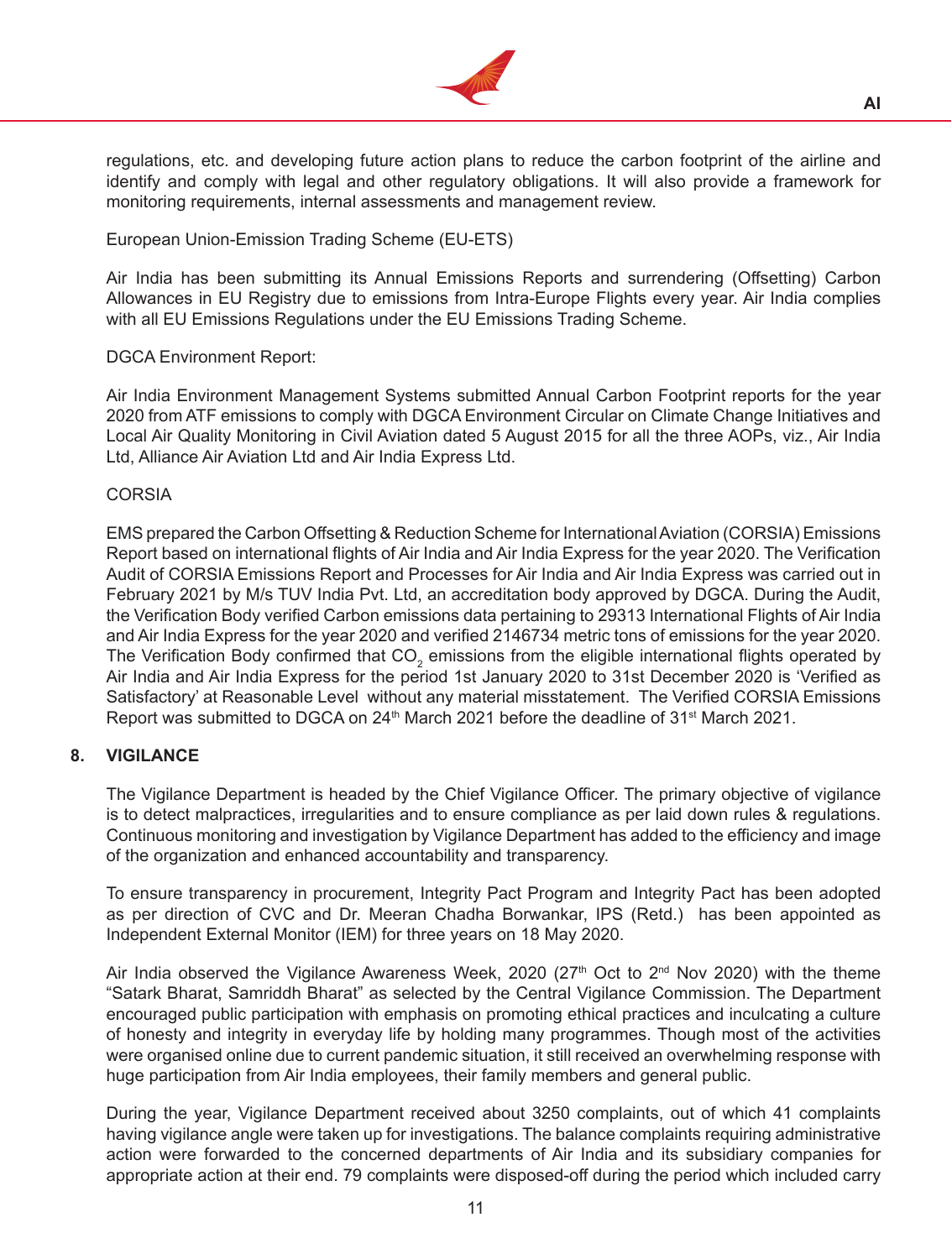

forward cases of previous years also. Necessary systemic improvements have been suggested from time to time to the management to enhance transparency, accountability in the Company.

#### **9. OFFICIAL LANGUAGE IMPLEMENTATION**

In order to monitor the progressive use of Hindi in Air India, meetings of Official Language Implementation Committees constituted on all India level were held. Desk-to-Desk programmes were organized for various departments at Headquarters and Regional level in order to facilitate officers/ employees in doing their work in Hindi.

 Air India's website is updated in Hindi on regular basis. Hindi synopsis of the programmes of in-flight entertainment system was updated. Hindi fortnight was celebrated on all India level and competitions were organized. Advertisements, Tenders, Announcements have been issued in Hindi also.

 Air India employees, participated and won prizes in essay writing competitions organized by Ministry of Civil Aviation.

## **10. IMPLEMENTATION OF RESERVATION POLICY**

The Reservation Policy is being implemented as per the Presidential Directives issued in the year 1975, along with the revised Directives effective 1991 and 1996.

| <b>Total No. of</b><br>employees | <b>Total No.</b><br>of SC | $%$ of SC<br>employees | <b>Total No.</b><br>of ST | % of ST<br><b>Total No.</b><br>of OBC<br>employees |           | % of OBC<br>employees |
|----------------------------------|---------------------------|------------------------|---------------------------|----------------------------------------------------|-----------|-----------------------|
|                                  | employees                 |                        | employees                 |                                                    | employees |                       |
| 8156                             | 1707                      | 20.92                  | 603                       | 7.39                                               | 671       | 8.22                  |

 SC/ST/OBC – Number of employees as on 31st March 2021

#### **11. CORPORATE GOVERNANCE**

The Company's Corporate Governance philosophy is to continuously strive to attain higher levels of accountability, transparency, responsibility and fairness in all aspects of its operations. The Company remained committed towards protection and enhancement of overall long term value for all its stakeholders – customers, lenders, employees and the society. The Company also acknowledges and appreciates its responsibility towards the society at large and has embarked upon various initiatives to accomplish this.

 During the year under review, the Company continued its pursuit of achieving these objectives through adoption of competitive corporate strategies, prudent corporate and business policies and plans, strategic monitoring and mitigation of risks, while at the same time, creating checks and balances in an organization that values people, propriety, equity and fair play. The Company follows sound business practices and conducts its business in a transparent manner. The Company remained committed towards ensuring observance of Corporate Governance principles in all its dealings.

 Integrity Pact Programme was implemented effective 8 February 2008. It has been made mandatory to incorporate Integrity Pact in respect of all contracts with a value of Rs.100 Million and above.

The detailed Corporate Governance Report is attached separately.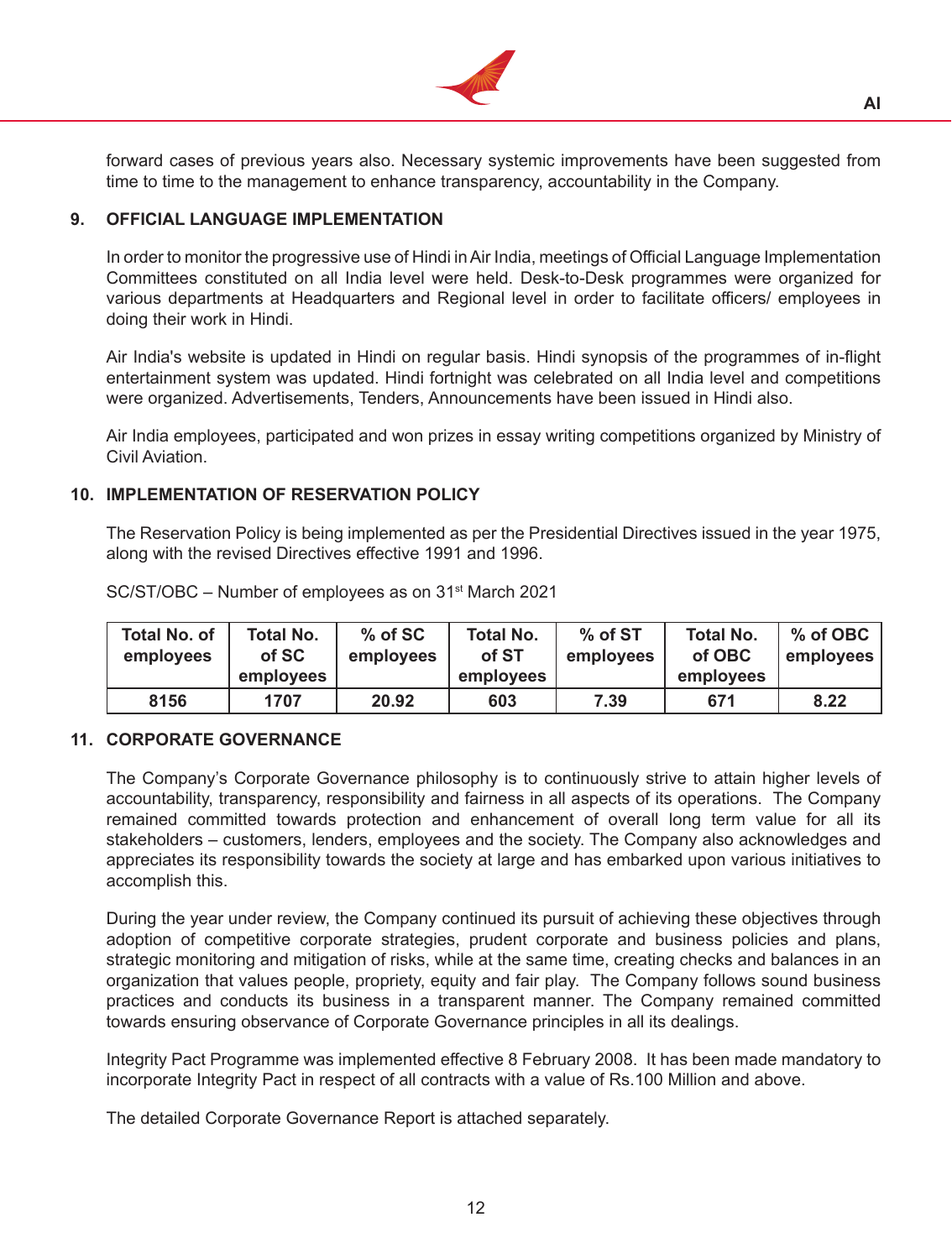

## **12. CHANGE IN NATURE OF BUSINESS**

There is no change in the nature of business of the Company.

#### **13. DIVIDEND**

In view of the losses suffered during the year 2020-21, the Directors have not recommended any dividend.

## **14. TRANSFER OF UNCLAIMED DIVIDEND TO INVESTOR EDUCATION AND PROTECTION FUND**

Since there was no unpaid / unclaimed dividend for the past years, the provisions of Section 125 of the Companies Act, 2013 did not apply.

#### **15. PARTICULARS OF LOANS, GUARANTEES OR INVESTMENTS**

The Company has provided loans / guarantees to its Subsidiaries and has made investment in compliance with the provisions of the Companies Act, 2013. The details of such investments made and loans / guarantees provided as on 31 March 2021 are given in the Stand-alone Financial Statements.

#### **16. DEPOSITS**

The Company has not accepted any deposits during the year under review.

#### **17. NOMINATION AND REMUNERATION COMMITTEE**

The Company, being a Government Company, the appointment, tenure and remuneration of Directors are decided by the Government of India. The provisions of the Companies Act, 2013, relating to appointment of Directors, policy relating to the remuneration of Directors and performance evaluation pertaining to NRC shall not be applicable to Government companies.

The Nomination and Remuneration Committee formulates and review policies related to remuneration / perquisites / incentives for key positions of Executive Directors and CEOs of subsidiaries, within the parameters of Guidelines issued by the Government of India.

 In pursuance of Section 178(1) of the Companies Act, 2013, the Nomination and Remuneration Committee comprised of the following, as on 31 March 2021

| Name of the Director | Position held in the Committee   Category of the Director |                              |
|----------------------|-----------------------------------------------------------|------------------------------|
| Smt.D.Purandeswari   | Chairperson                                               | Independent Director         |
| Shri Rajiv Bansal    | Member                                                    | Chairman & Managing Director |
| Shri K M Birla       | Member                                                    | Independent Director         |
| l Shri S K Mishra    | Member                                                    | Government Nominee Director  |

 Shri K.M.Birla and Smt.D.Purandeswari ceased to be Directors effective 7 August 2021 and 3 October 2021 respectively.

## **18. AUDIT COMMITTEE**

In compliance with the provisions of Section 177 of the Companies Act, 2013 and DPE Guidelines, the Company has constituted the Audit Committee of the Board.

 As on 31 March 2021, the following were the Members of the Audit Committee: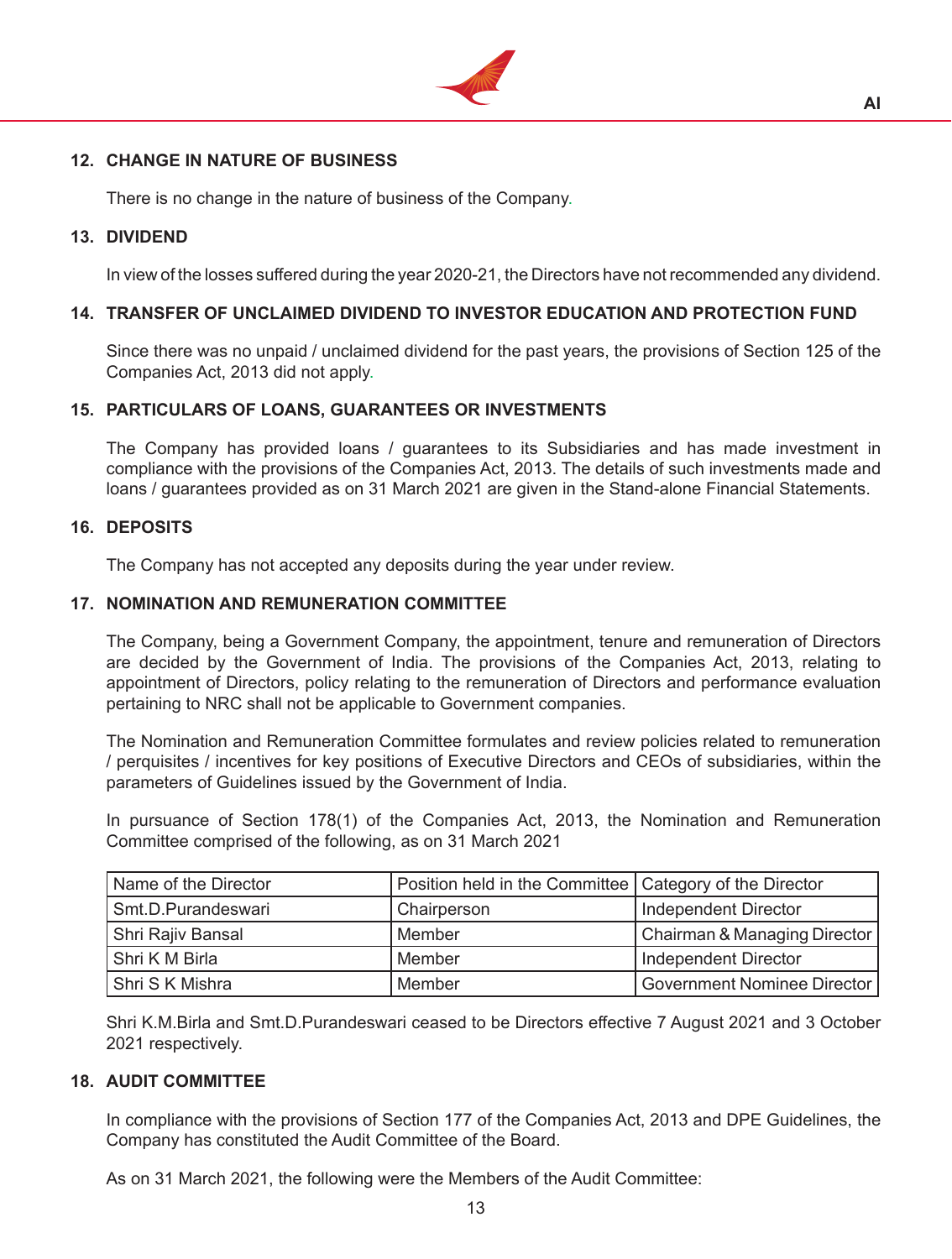

| Name of the Director       | Position held in the Committee | Category of the Director      |
|----------------------------|--------------------------------|-------------------------------|
| Shri Vimalendra Patwardhan | Chairman                       | Government Nominee Director   |
| Shri S K Mishra            | Member                         | l Government Nominee Director |
| Shri K.M.Birla             | Member                         | Independent Director          |
| Smt.D.Purandeswari         | Member                         | Independent Director          |

 Shri K.M.Birla and Smt.D.Purandeswari ceased to be Directors effective 7 August 2021 and 3 October 2021 respectively.

## **19. MANAGEMENT DISCUSSION & ANALYSIS REPORT**

A detailed Management Discussion and Analysis Report is given separately.

## **20. PERFORMANCE EVALUATION OF BOARD, ITS COMMITTEES AND INDIVIDUAL DIRECTORS**

As per the Notification dated 5 June 2015 of the Ministry of CorporateAffairs, provisions of Section 134(3) (p) of the Companies Act, 2013 shall not apply in case the Directors are evaluated by the Ministry, which is administratively in charge of the Company as per its own evaluation methodology. Air India being a Government Company, the performance evaluation of the Directors is carried out by the Administrative Ministry of Civil Aviation (MoCA), Government of India, as per applicable Government guidelines.

## **21. POLICY FOR SELECTION AND APPOINTMENT OF DIRECTORS AND THEIR REMUNERATION**

Air India being a Government Company, is exempted to furnish information under Section 134 (3) (e) of the Companies Act, 2013 as per the Notification dated 5 June 2015 of the Ministry of Corporate Affairs.

#### **22. DECLARATION OF INDEPENDENCE**

The Board of Directors confirms that the Independent Directors have given the declaration and they meet the criteria of independence as provided under Section 149(6) of the Companies Act, 2013.

## **23. DIRECTORS AND KEY MANAGERIAL PERSONNEL**

The following changes have occurred in the constitution of the Board of Directors of the Company from 1 April 2020 till date:

| Sr.<br>No.       | <b>Name</b>         | <b>Designation</b>          | Date of<br>Appointment | Date of<br><b>Cessation</b> | <b>Mode of Cessation</b>    |
|------------------|---------------------|-----------------------------|------------------------|-----------------------------|-----------------------------|
| $\overline{1}$ . | Dr R K Tyagi        | <b>Independent Director</b> | 31.05.2017             | 31.05.2020                  | Completion of Tenure        |
| 2.               | Dr Syed Zafar Islam | <b>Independent Director</b> | 31.05.2017             | 31.05.2020                  | <b>Completion of Tenure</b> |
| l 3.             | Smt.Amrita Sharan   | Director (Personnel)        | 14.07.2020             |                             |                             |
| 4.               | Ms.Meenakshi Mallik | Director (Commercial)       | 14.07.2020             |                             |                             |
| 5.               | Capt.R.S.Sandhu     | Director (Operations)       | 24.07.2020             |                             |                             |
| 6                | Shri K.M.Birla      | <b>Independent Director</b> | 08.08.2018             | 07.08.2021                  | <b>Completion of Tenure</b> |
| $\overline{7}$ . | Smt.D. Purandeswari | <b>Independent Director</b> | 04.10.2018             | 03.10.2021                  | <b>Completion of Tenure</b> |

#### **24. SEXUAL HARASSMENT**

The Company has in place an Anti Sexual Harassment Policy in line with the requirements of The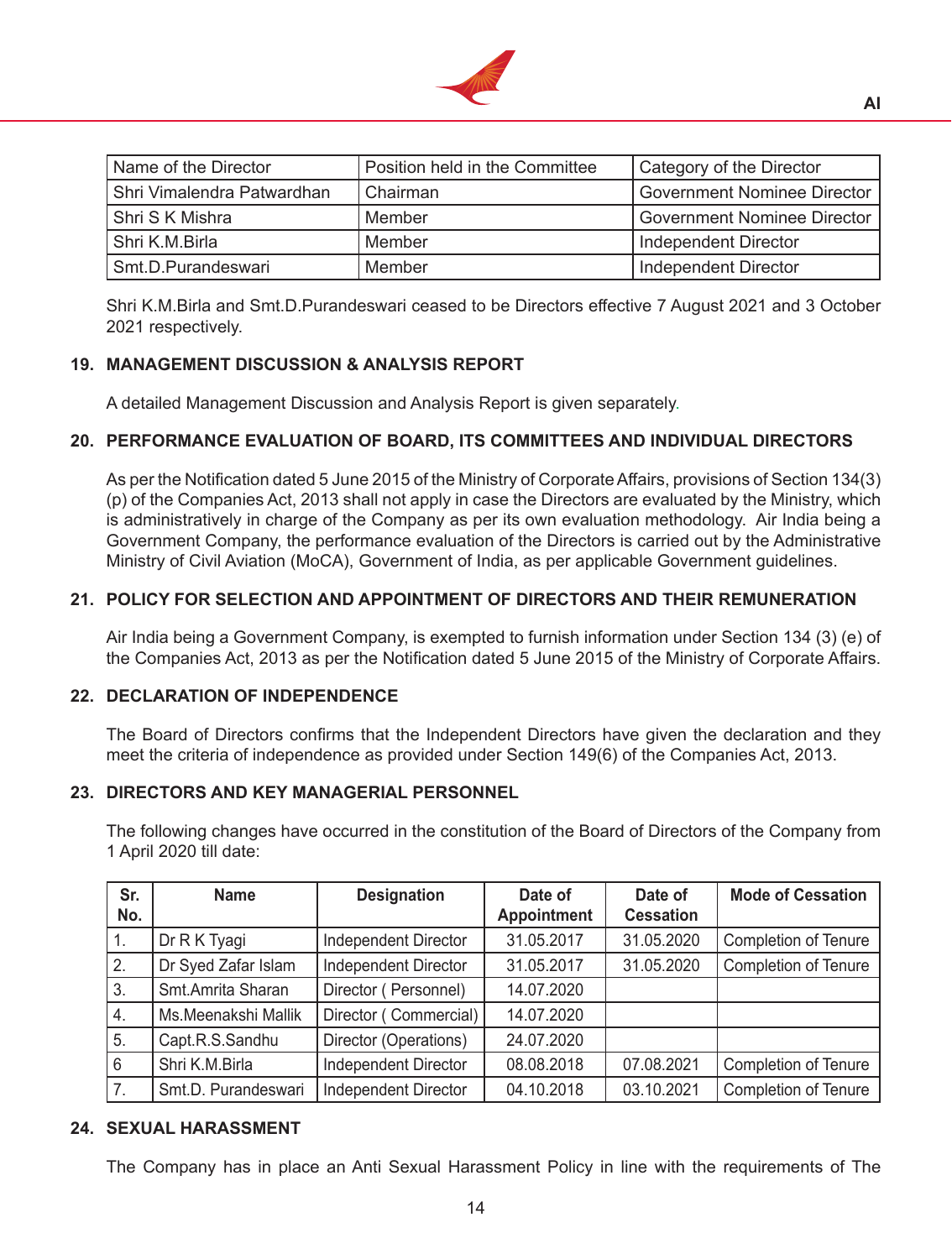

Sexual Harassment of Women at the Workplace (Prevention, Prohibition & Redressal) Act, 2013. Internal Complaints Committee (ICC) has been set up to redress complaints received regarding sexual harassment. All employees (permanent, contractual, temporary, trainees) are covered under this policy.

 The following is a summary of sexual harassment complaints received and disposed off during the year  $2020 - 21$ 

No. of Complaints received 03

No. of Complaints disposed off 01

## **25. DIRECTORS' RESPONSIBILITY STATEMENT**

The Board of Directors of the Company confirms:

- That in the preparation of the annual accounts, the applicable accounting standards had been followed and wherever there are deviations, necessary disclosures have been given;
- That the selected accounting policies were applied consistently, other than disclosed in the Notes to Accounts, and the Directors made judgments and estimates that were reasonable and prudent so as to give a true and fair view of the state of affairs of the Company as at 31 March 2021 and of the profit or loss of the Company for the period ended on that date;
- That proper and sufficient care has been taken for the maintenance of adequate accounting records in accordance with the provisions of the Companies Act, 2013 for safeguarding the assets of the Company and for preventing and detecting fraud and other irregularities;
- That the annual accounts have been prepared on a 'going concern' basis; and
- The Directors had devised proper systems to ensure compliance with the provisions of all applicable laws and that such systems were adequate and operating effectively.

## **26. COMMENTS OF COMPTROLLER AND AUDITOR GENERAL OF INDIA**

The comments of the Comptroller and Auditor General of India under Section 143(6) of the Companies Act, 2013 on the accounts of the Company for the year ended 31 March 2021 and the replies of the Management are annexed to this report.

## **27. AUDITORS**

M/s.P K F Sridhar & Santhanam LLP, Chennai, M/s.Khandelwal Jain & Co., Mumbai and M/s Jagdish Chand & Co., New Delhi were appointed Joint Statutory Auditors for the year 2020-21 by the Comptroller & Auditor General of India.

 Management clarifications/explanations to the qualifications or adverse remarks in the Auditors' Report is annexed to this Report. The Notes on financial statements are self-explanatory and need no further explanation.

#### **28. SECRETARIAL AUDITORS**

Shri Upendra Shukla, Practising Company Secretary, Mumbai was appointed to conduct the Secretarial Audit for Financial Year 2020-21. The Secretarial Audit Report for the Financial Year ended 31 March 2021 along with Management clarifications/explanations to the qualifications or adverse remarks of the Auditor is annexed to this Report.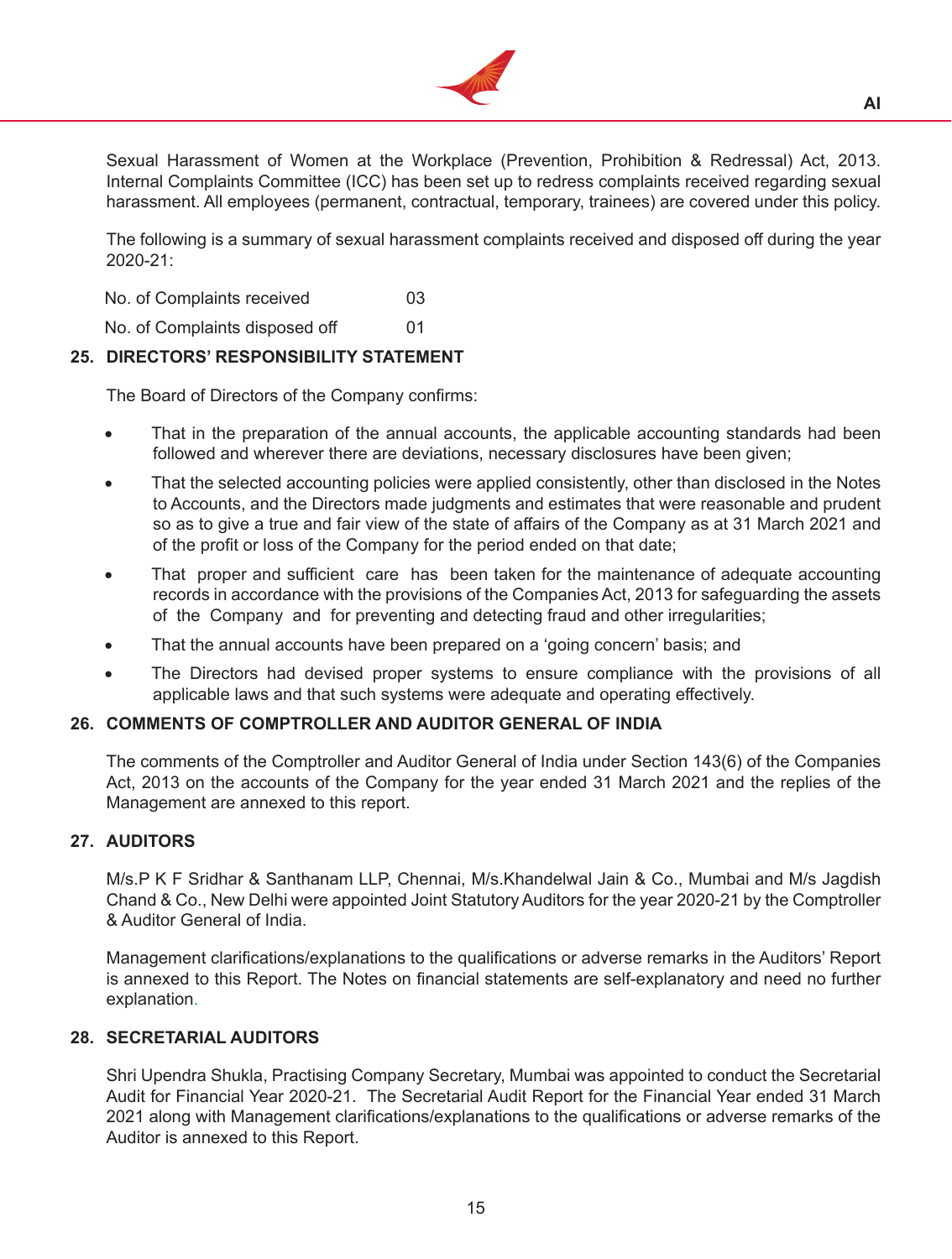

## **29. EXTRACT OF ANNUAL RETURN**

Pursuant to Section 92(3) of the Companies Act, 2013 read with Rule 12(1) of the Companies (Management and Administration) Rules, 2014, Extract of Annual Return i.e. Form MGT-9 is uploaded on the Company's website i.e. www.airindia.in.

## **30. MATERIAL CHANGES AND COMMITMENTS**

As required under the provisions of Section 134(3)(i) of the Companies Act, 2013, following changes have occurred between 31 March 2021 and the date of the Directors' Report which have affected the financial position of the Company:

#### 30.1 Impact of COVID-19

The global outbreak of COVID-19 pandemic and the nation-wide lockdown imposed from  $25<sup>th</sup>$  March 2020 and followed by multiple extensions in lockdown/ restrictions imposed by Central/State Governments had a major impact on the aviation industry. Similar lockdowns were imposed in the different parts of the world as well, leading to a severe dent on the business of the Company. The suspension of all air traffic during this period saw the revenues of the Company plummeting and at the same time, committed and obligated expenditure such as loan repayments, payments to aircraft lessors, salaries etc had to be met during this period leading to a further dent in the already strained financial position of the Company.

 Nevertheless, the Company, during this period, on the directions of the Government, conducted some essential air operations to mitigate the hardships brought forward by the unprecedented pandemic times. This included the operation of non-scheduled flights under the Vande Bharat Mission to evacuate stranded fellow citizens throughout the globe. In addition, AI also conducted special charter flights on domestic and some international sectors to facilitate the movement of essential medical and other supplies to various parts of the country and the world. The second wave of COVID led to further reduction in flights and consequently, revenues of the Company.

 However, on its own part, the Company during the COVID period has introduced various measures/ steps to partially offset the adverse financial impact arising out of these difficult times. These include the introduction of salary/allowance cuts across the board for all employees, suspension of all post retirement contractual engagements, introduction of the concept of shorter working week, encouraging the employees to take advantage of the Leave without Pay Scheme, etc. The Company also engaged its aircraft lessors in negotiations to secure cuts in lease payments, exercised strict control over vendor payments to ensure best possible use of scarce funds availability.

 The estimates of recovery from the impact of COVID-19 have been made by various stakeholders and in most cases, normalcy is projected to return by only within 4 to 5 years. The rapidly growing vaccinated population, advancement in COVID testing, the re-opening of borders followed by elimination of quarantine measures would hold the key in restoration of normalcy of operations for airlines in the future. The management will continue to closely monitor any material changes based on the future economic conditions.

#### 30.2 Disinvestment of the Company

 Air India Specific Alternative Mechanism (AISAM) approved the highest price bid of M/s Talace Pvt Ltd, a wholly owned subsidiary of M/s Tata Sons Pvt. Ltd for sale of 100% equity shareholding of GoI in Air India along with equity shareholding of Air India in AIXL and AISATS. The winning bid is for INR 18,000 crore as EV consideration for AI (100% shares of AI along with AI's shareholding in AIXL and AISATS). The Share Purchase Agreement has been executed on 25 October 2021 and it is expected that the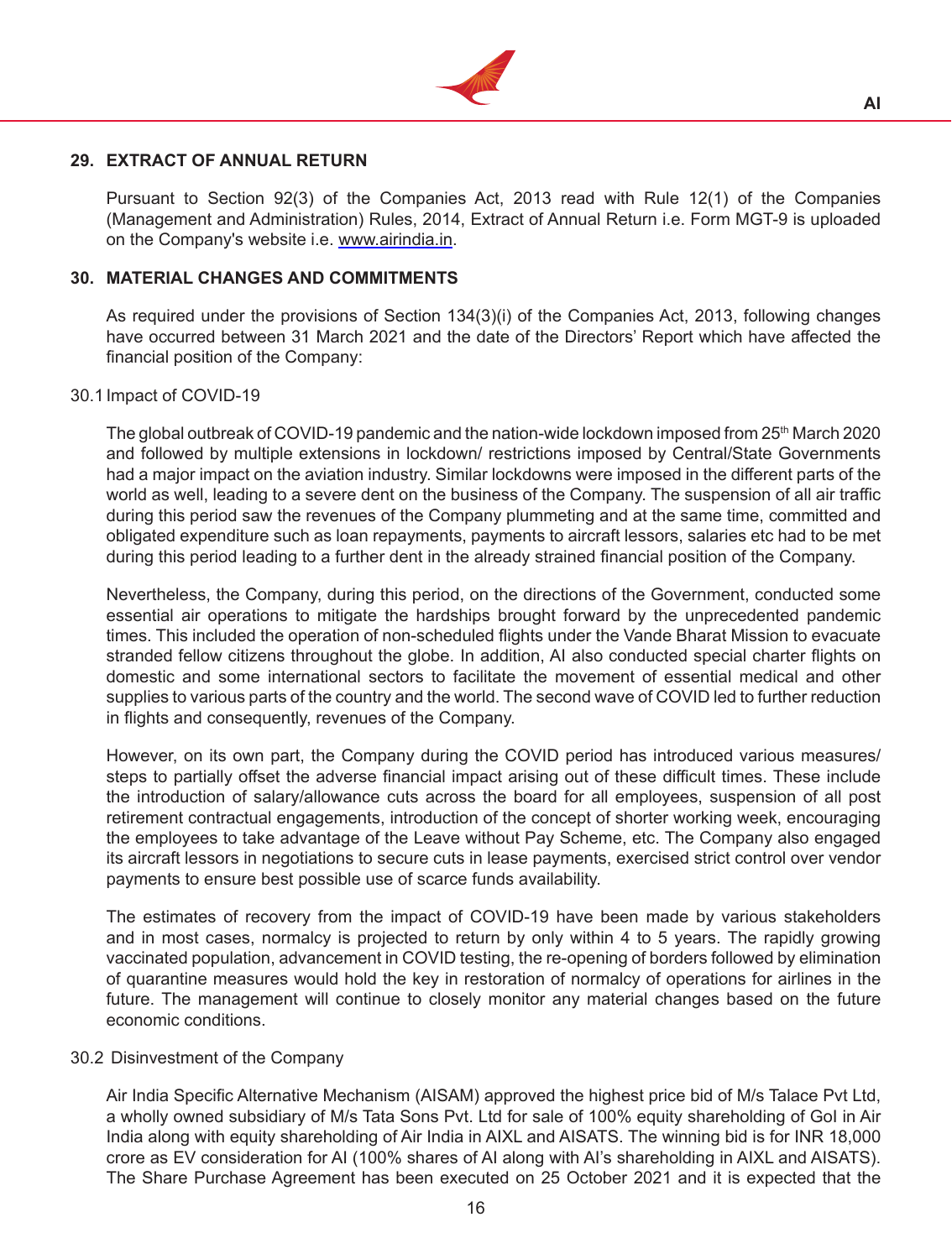

transaction will be completed by December 2021.

## **31. RELATED PARTY TRANSACTIONS**

All related party transactions that were entered into during the financial year were on an arm's length basis and were in the ordinary course of business. There are no materially significant related party transactions made by the Company with Promoters, Directors, Key Managerial Personnel or other designated persons which may have a potential conflict with the interest of the Company at large. Exemption from the first and second proviso to sub-Section (1) of Section 188 with regard to obtaining approval of the Company in General Meeting, has been provided to a Government Company in respect of contracts or arrangements entered into by it with any other Government Company.

## **32. RISK MANAGEMENT**

Periodic assessments to identify the risk areas are carried out and the Management is briefed on the risks in advance to enable the Company control risk through a properly defined plan. The risks are classified as financial risks, operational risks and market risks. The risks are taken into account while preparing the annual business plan for the year. The Company is also periodically informed of the business risks and the actions taken to manage them.

## **33. ORDERS OF COURT**

No significant and material orders were passed by the Regulators or Courts or Tribunals impacting the Going Concern status and Company's operations in future.

#### **34. ANNUAL REPORT OF SUBSIDIARIES AND CONSOLIDATED FINANCIAL STATEMENT**

The financial statements have been prepared in accordance with the Indian Accounting Standards (referred to as "Ind AS") prescribed under Section 133 of the Companies Act, 2013 read with Companies (Indian Accounting Standards) Rules as amended from time to time and other relevant provisions of the Act.

 In accordance with the provisions of Section 134 of the Companies Act, 2013 and IND-AS 110 audited Consolidated Financial Statement for the year ended 31 March 2021 of the Company and its Subsidiaries form part of the Annual Report.

## **35. PARTICULARS OF EMPLOYEES AND RELATED DISCLOSURES**

Air India being a Government Company, its Directors are appointed / nominated by the Government of India as per the Government / DPE Guidelines which also include fixation of pay criteria, determining qualifications and other matters.

 As per Ministry of Corporate Affairs Notification dated 5 June 2015, provisions of Section 134(3)(e) are not applicable to a Government Company. Consequently, details on Company's policy on Directors' appointment as specified in Section 178 (3) are not provided.

 Similarly, Section 197 shall not apply to a Government Company. Consequently, disclosure of the ratio of the remuneration of each Director to the median employee's remuneration and other such details including the statement showing the names and other particulars of every employee of the Company, who was in receipt of remuneration in excess of the limits set out in the Rules, are not provided.

**AI**